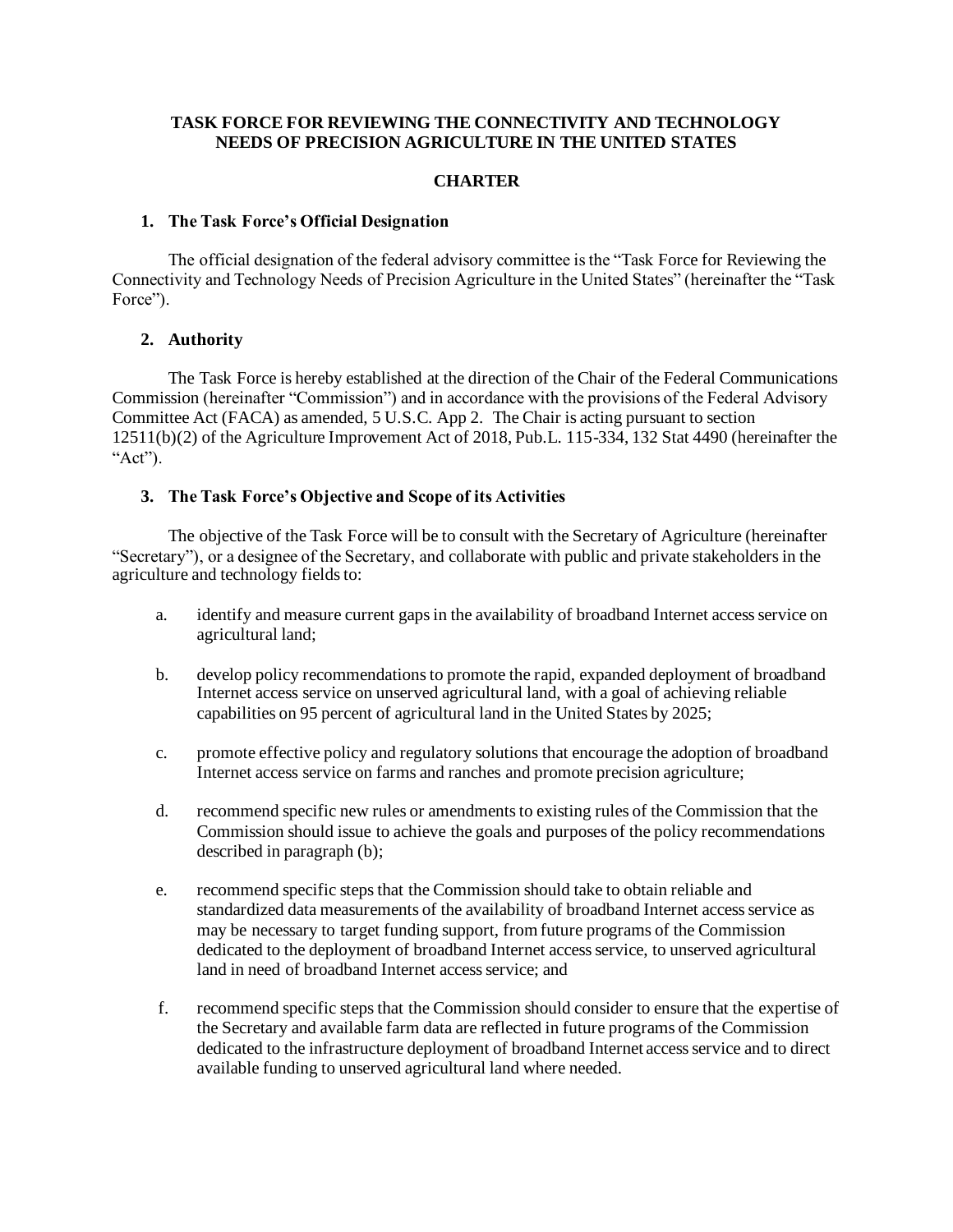## **4. Description of Duties**

The Task Force will carry out the activities described in Section 3. In addition, the Task Force shall annually submit to the Chair of the Commission a report, which shall be made public not later than 30 days after the date on which the Chair receives the report, that details: the status of fixed and mobile broadband Internet access service coverage of agricultural land; the projected future connectivity needs of agricultural operations, farmers, and ranchers; and the steps being taken to accurately measure the availability of broadband Internet access service on agricultural land and the limitations of current, as of the date of the report, measurement processes.

## **5. Official to Whom the Committee Reports**

Chair, Federal Communications Commission

## **6. Support**

The Commission will provide the facilities and support staff necessary to conduct meetings of the Task Force. Private sector members of the Task Force will serve without any government compensation and will not be entitled to travel expenses or per diem subsistence allowances.

## **7. Estimated Annual Operating Costs in Dollars and Staff Years**

Annual operating costs associated with supporting the Task Force's functions are estimated to be \$245,000, which includes Commission staff time equivalent to 2 full-time employees (FTEs).

## **8. Designated Federal Officer**

A full-time or permanent part-time employee, appointed by the Chair of the Commission, will serve as the Designated Federal Officer (DFO). The DFO will approve or call all of the Task Force's and subcommittee meetings, prepare and approve all meeting agendas, attend all Task Force and subcommittee meetings, adjourn any meeting when the DFO determines adjournment to be in the public interest, and chair meetings when directed to do so by the Chair.

## **9. Task Force Meetings**

The Task Force shall meet approximately three (3) times a year. Meetings of the Task Force shall be open to the public and timely notice of each meeting shall be published in the Federal Register and shall be further publicized through other appropriate vehicles.

### **10. Subcommittees**

The Task Force may, with agency approval, work through informal subcommittees, or other subgroups of the Task Force, which shall report their activities and recommendations to the Task Force as a whole. Recommendations of subcommittees must be reported to the Task Force as a whole, and only as modified or ratified by the Task Force as a whole may such recommendations be reported to the Chair of the Commission.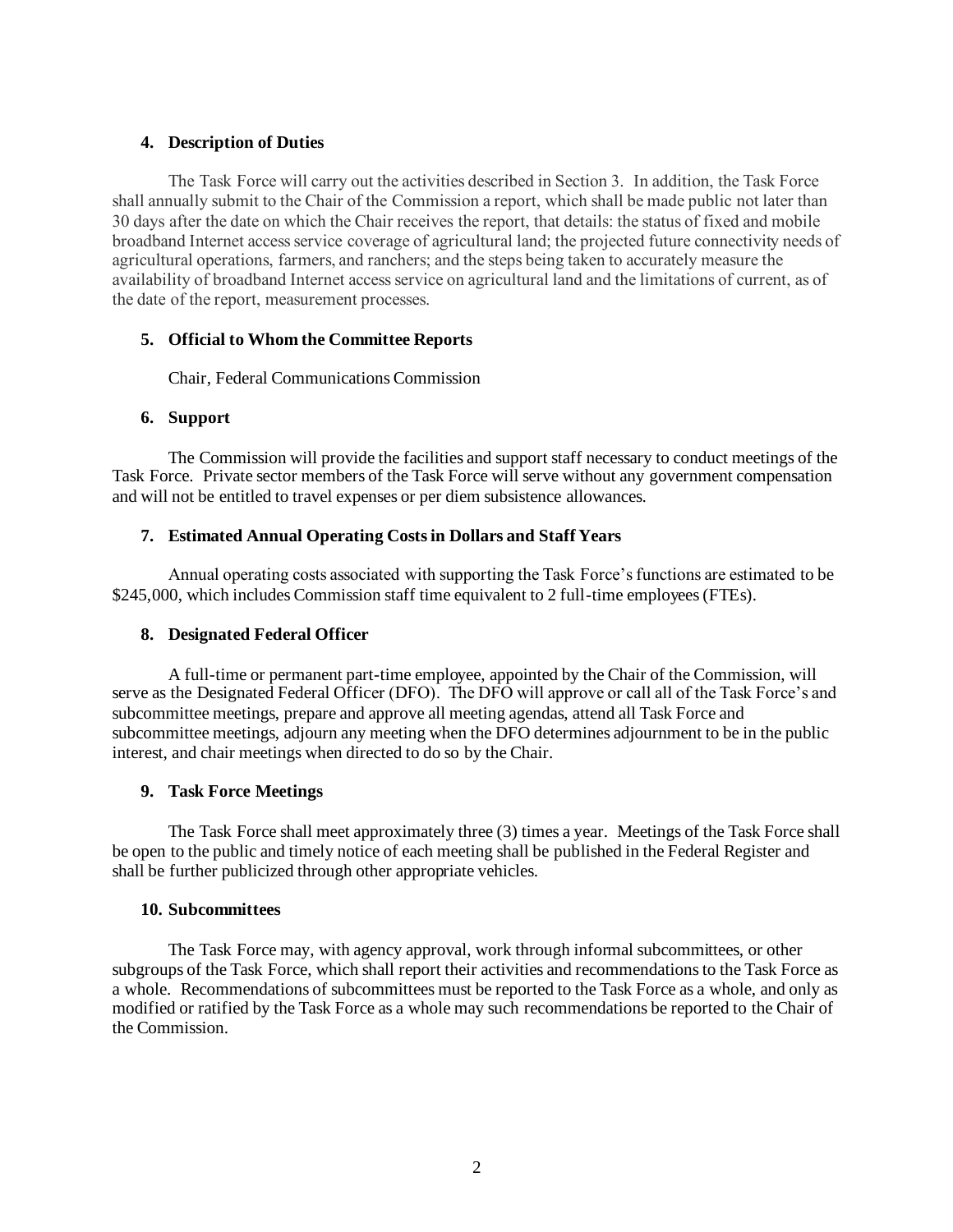### **11. Duration**

The term of the Task Force shall be two (2) years.

### **12. Termination**

The charter of the Task Force shall terminate two (2) years from the Filing Date of this charter. However, the Commission will seek to renew the charter for successive terms until the Task Force terminates on January 1, 2025.

### **13. Membership**

Members of the Task Force shall be selected by the Chair of the Commission, in consultation with the Secretary and appropriate Commission staff. The Task Force shall be composed of not more than 15 voting members who will be appointed either as Representatives or as Special Government Employees (SGEs) as necessary. Voting members shall include:

- a. agricultural producers representing diverse geographic regions and farm sizes, including owners and operators of farms of less than 100 acres;
- b. an agricultural producer representing tribal agriculture;
- c. Internet service providers, including regional or rural fixed and mobile broadband Internet access service providers and telecommunications infrastructure providers;
- d. representatives from the electric cooperative industry;
- e. representatives from the satellite industry;
- f. representatives from precision agriculture equipment manufacturers, including drone manufacturers, manufacturers of autonomous agricultural machinery, and manufacturers of farming robotics technologies;
- g. representatives from State and local governments; and
- h. representatives with relevant expertise in broadband network data collection, geospatial analysis, and coverage mapping.

Voting members will be fairly balanced in terms of their technological experience, points of view, and fields of knowledge relevant to the Task Force. A voting member of the Task Force shall serve for a term of two (2) years. As appropriate, members may also be appointed for their individual expertise as SGEs.

The Secretary, or a designee of the Secretary, shall serve as an ex-officio, nonvoting member of the Task Force.

Any vacancy in the Task Force shall not affect the powers of the Task Force; and shall be filled in the same manner as the original appointment.